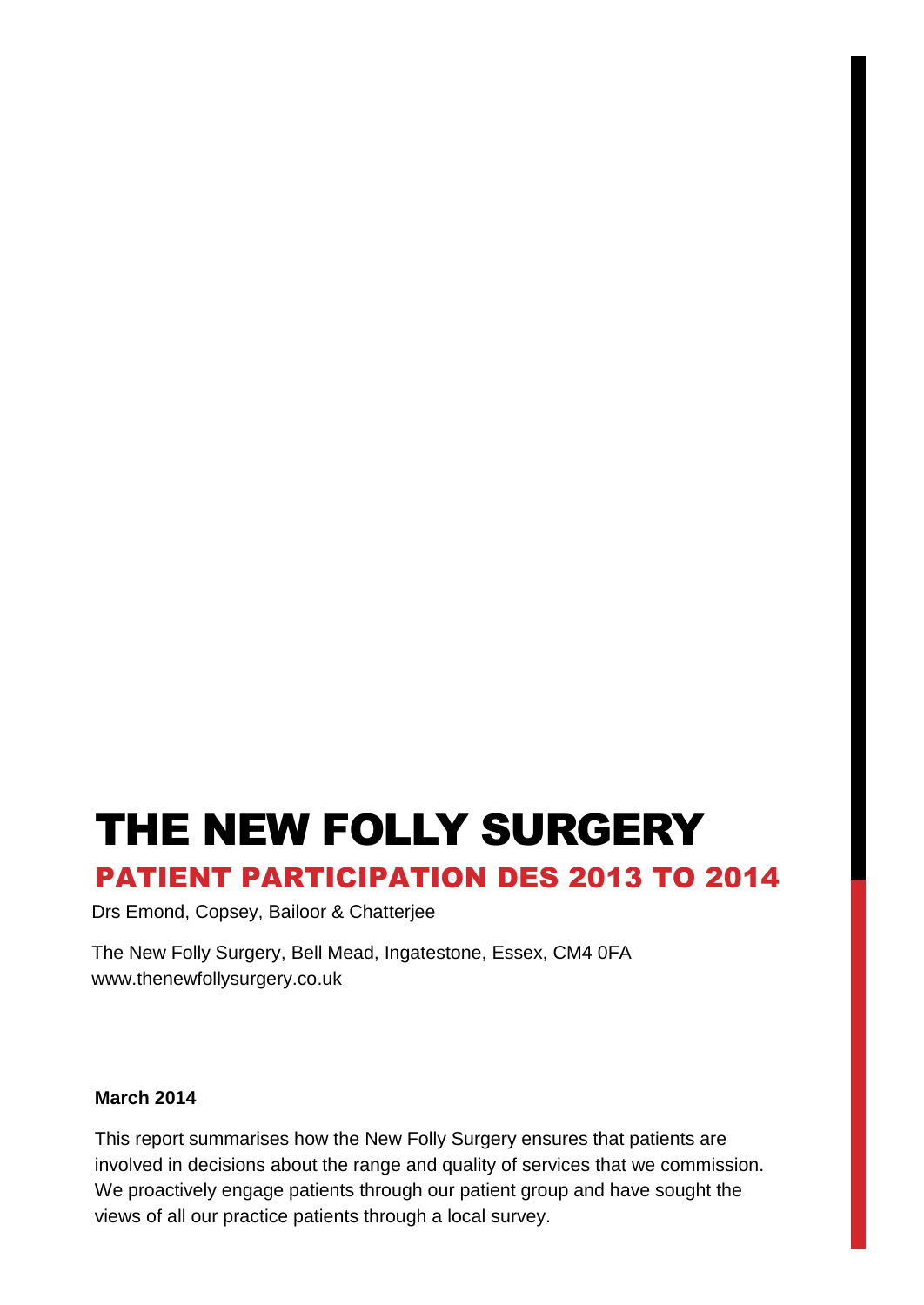# THE NEW FOLLY SURGERY

# PATIENT PARTICIPATION DES 2013 TO 2014

# TABLE OF CONTENTS

| Component 4: Reach agreement with the PRG of changes in provision and manner of |  |
|---------------------------------------------------------------------------------|--|
|                                                                                 |  |
|                                                                                 |  |
|                                                                                 |  |
|                                                                                 |  |
|                                                                                 |  |
|                                                                                 |  |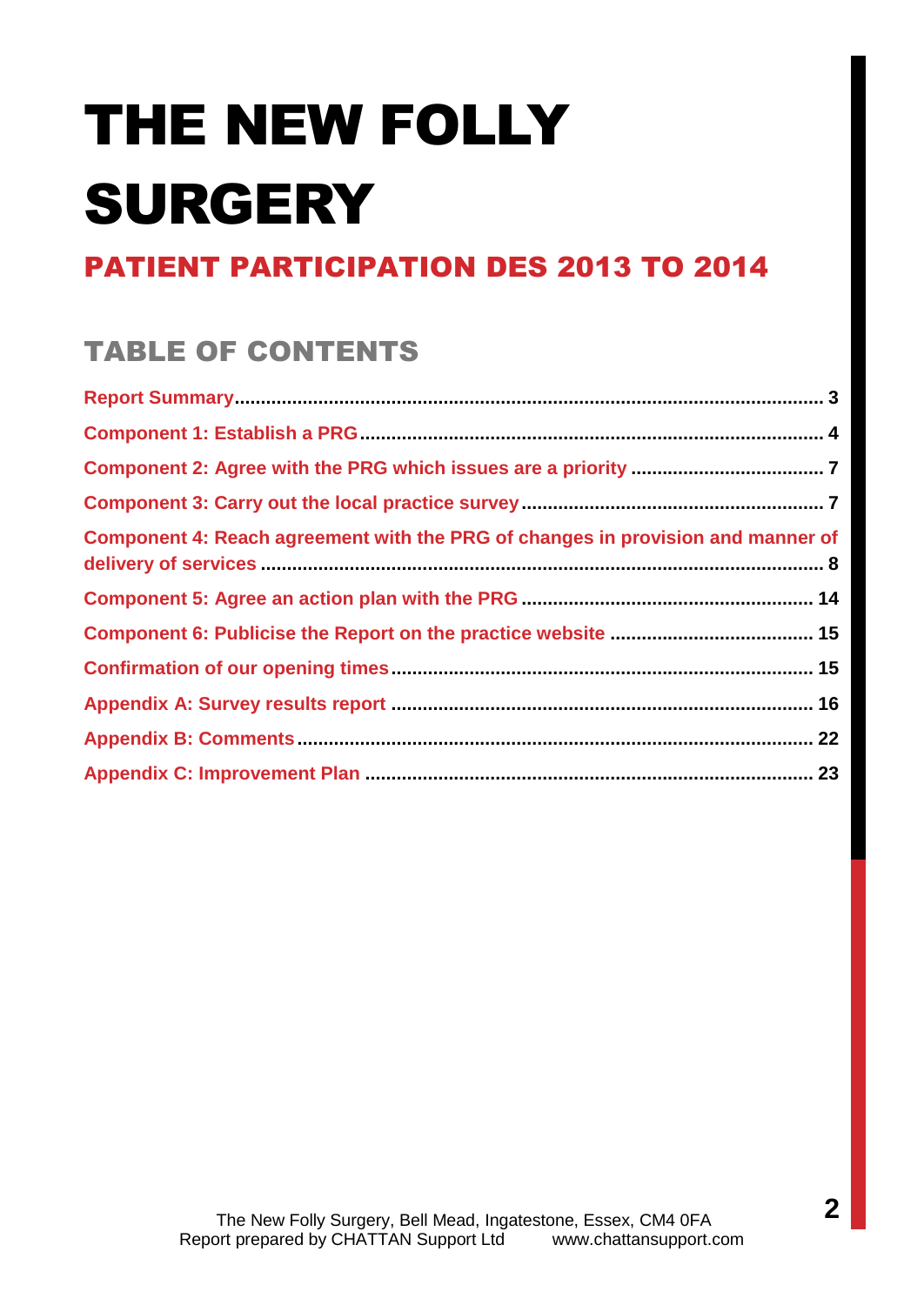### REPORT SUMMARY

This report details the work undertaken by the Practice to gather feedback from our patient population and to ensure that patients are involved in decisions about the range and quality of services we provide. We believe we have achieved all the components of the Patient Participation DES:

**Component 1: Establish a PRG comprising only of registered patients and use best endeavours to ensure PRG is representative.** The New Folly Surgery Patient Group is comprised only of registered patients. It has been running for several years and meets at least bi-monthly. There are currently fourteen members.

**Component 2: Agree with the PRG which issues are a priority and include these in a local practice survey.** The patient group discussed the key issues of importance to patients at the Patient Group meeting held in December 2013. Based on these issues questions were developed for inclusion in our patient survey.

**Component 3: Carry out the local practice survey and collate and inform the PRG of**  the findings. We carried out the patient survey between  $20<sup>th</sup>$  January and  $2<sup>nd</sup>$  February 2014 and received a total of 456 responses. The results of our survey can be found in Appendix A.

**Component 4: Provide the PRG with an opportunity to comment and discuss findings of the local practice survey. Reach agreement with the PRG of changes in provision and manner of delivery of services. Where relevant, notify NHS England of the agreed changes**. The survey results were collated and a survey results report written (Appendix A). The patient group discussed the survey findings and reached agreement about any changes in provision and delivery of services on 12<sup>h</sup> February 2014. None of the changes required NHS England notification.

**Component 5: Agree with the PRG an action plan setting out the priorities and proposals arising out of the local practice survey. Seek PRG agreement to implement changes and where necessary inform NHS England.** The patient group agreed an action plan (Appendix C) and agreed any changes on  $12<sup>h</sup>$  February 2014. None of the changes required NHS England notification.

**Component 6: Publicise the Local Patient Participation Report on the practice website and update the report on subsequent achievement.** The outcomes of the engagement and the views of patients are in this report, which was published on the Practice website by the end of March 2014: **www.thenewfollysurgery.co.uk**.

We participated in the Patient Participation DES during 2011/12 and 2012 /13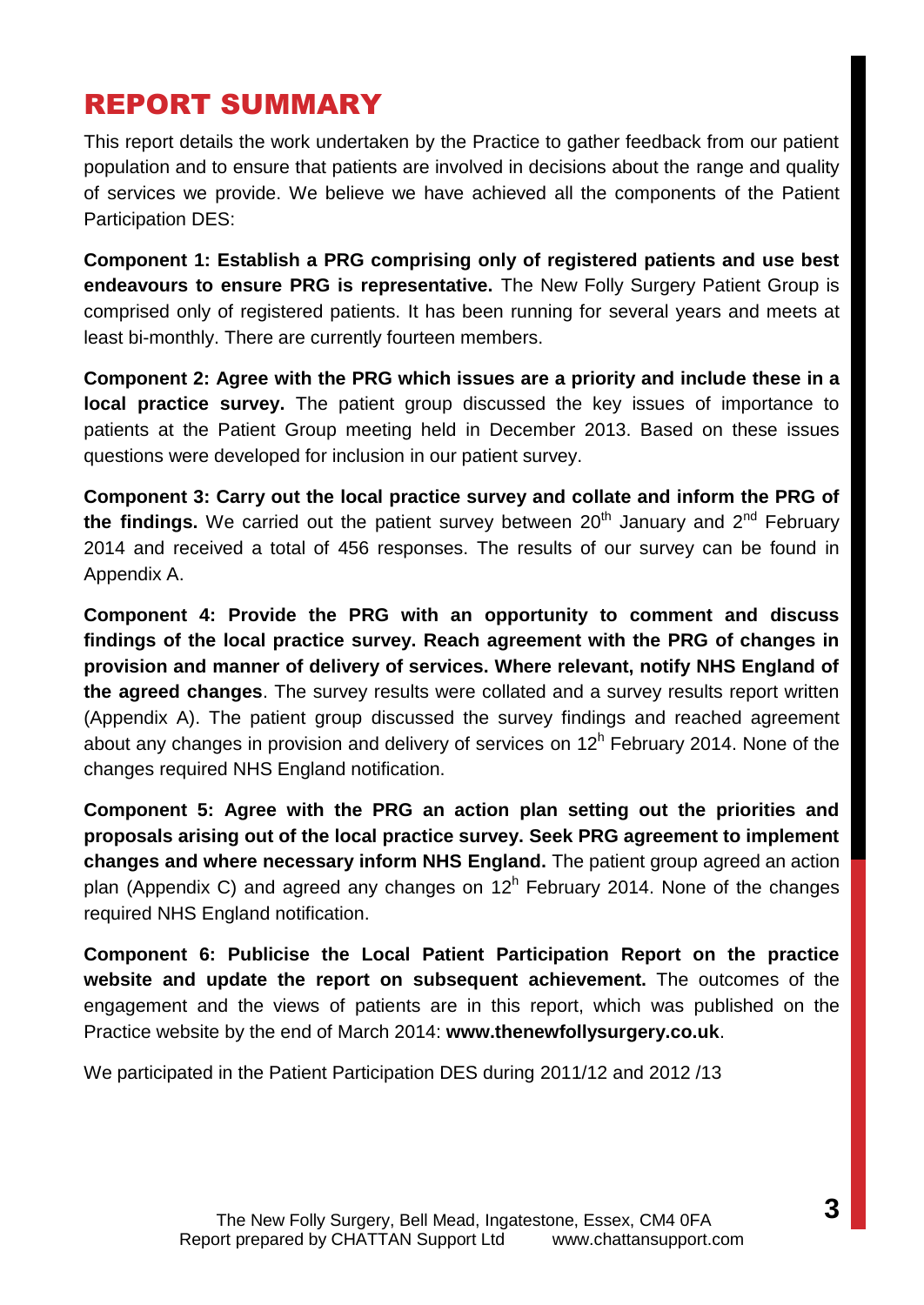### COMPONENT 1: ESTABLISH A PRG

The Practice has worked hard to develop a Patient Group and have had a core group of members for a significant time. In recognition of the need to ensure this group was representative of the full practice list a recruitment drive was implemented in 2011/12 to attract new members.

At PRG meetings on  $12<sup>th</sup>$  October and  $7<sup>th</sup>$  December 2011 we discussed the requirements of the Patient Participation DES. We reviewed our membership and discussed this in comparison to our Patient List. The group felt that the PRG members approximately matched the representation of the demographics of the patient list size.

Several members of the group also fall within minority categories including those with physical disabilities and long term conditions. However the group remain keen to ensure they are considering the views of a cross section of patients. The group are always keen to attract new members and have recruited two additional members in the past year.

The New Folly Surgery Patient Group is comprised only of registered patients. There are 14 members and they meet at least every two months.

The group recruit patients via the practice website, internally displayed practice posters and a poster in the local library. This is the message on the webpage:

### **Patient Participation Group**

Are you interested in finding out more about YOUR Surgery?

Would you like to be involved in decisions regarding improvements, range and quality of services for both patients and Practice staff? Meetings are held bi-monthly normally between 7.00pm-8.15pm.

If you would like to join the Group, please contact Reception on: 01277 352 224, leaving your name and contact number. Details will then be passed to the Practice Manager.

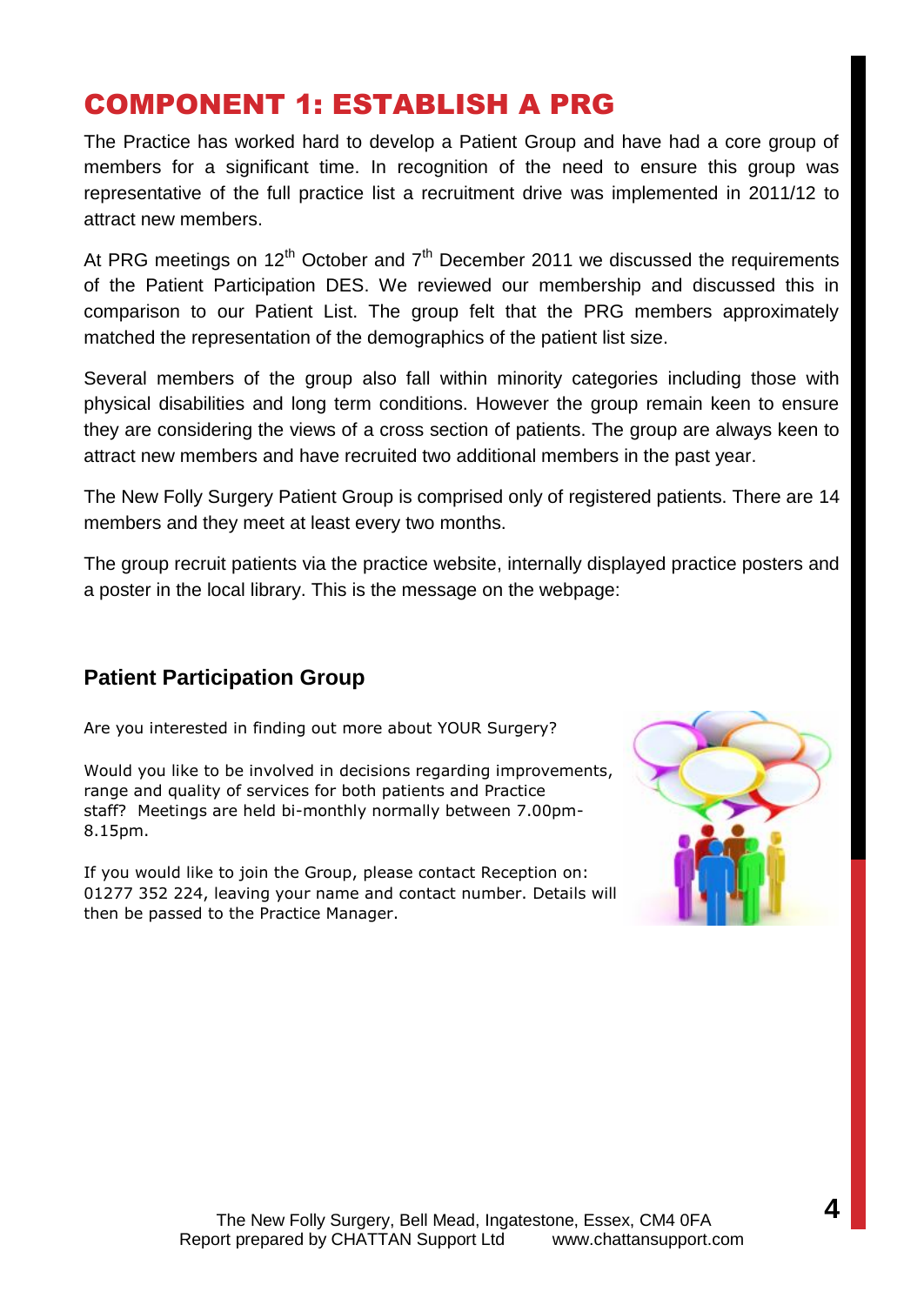### **Patient and PRG group age**

|                  | <b>Patient List age</b><br>groups |      | <b>PRG member ages</b> |      |
|------------------|-----------------------------------|------|------------------------|------|
| <b>Age Range</b> | <b>Total</b>                      | $\%$ | <b>Total</b>           | $\%$ |
| Under 16         | 1076                              | 17%  | 0                      | 0%   |
| 17 to 30         | 926                               | 15%  | 2                      | 14%  |
| 31 to 44         | 1011                              | 16%  | 0                      | 0%   |
| 45 to 60         | 1589                              | 25%  | 1                      | 7%   |
| 61 and<br>above  | 1719                              | 27%  | 11                     | 79%  |

### **Patient and PRG group gender**

|               |       | <b>Patient list gender</b> |              | <b>PRG</b> gender |
|---------------|-------|----------------------------|--------------|-------------------|
| <b>Gender</b> | Total | $\frac{9}{6}$              | <b>Total</b> | $\frac{9}{6}$     |
| <b>Male</b>   | 3143  | 49%                        | 3            | 21%               |
| <b>Female</b> | 3246  | 51%                        | 11           | 79%               |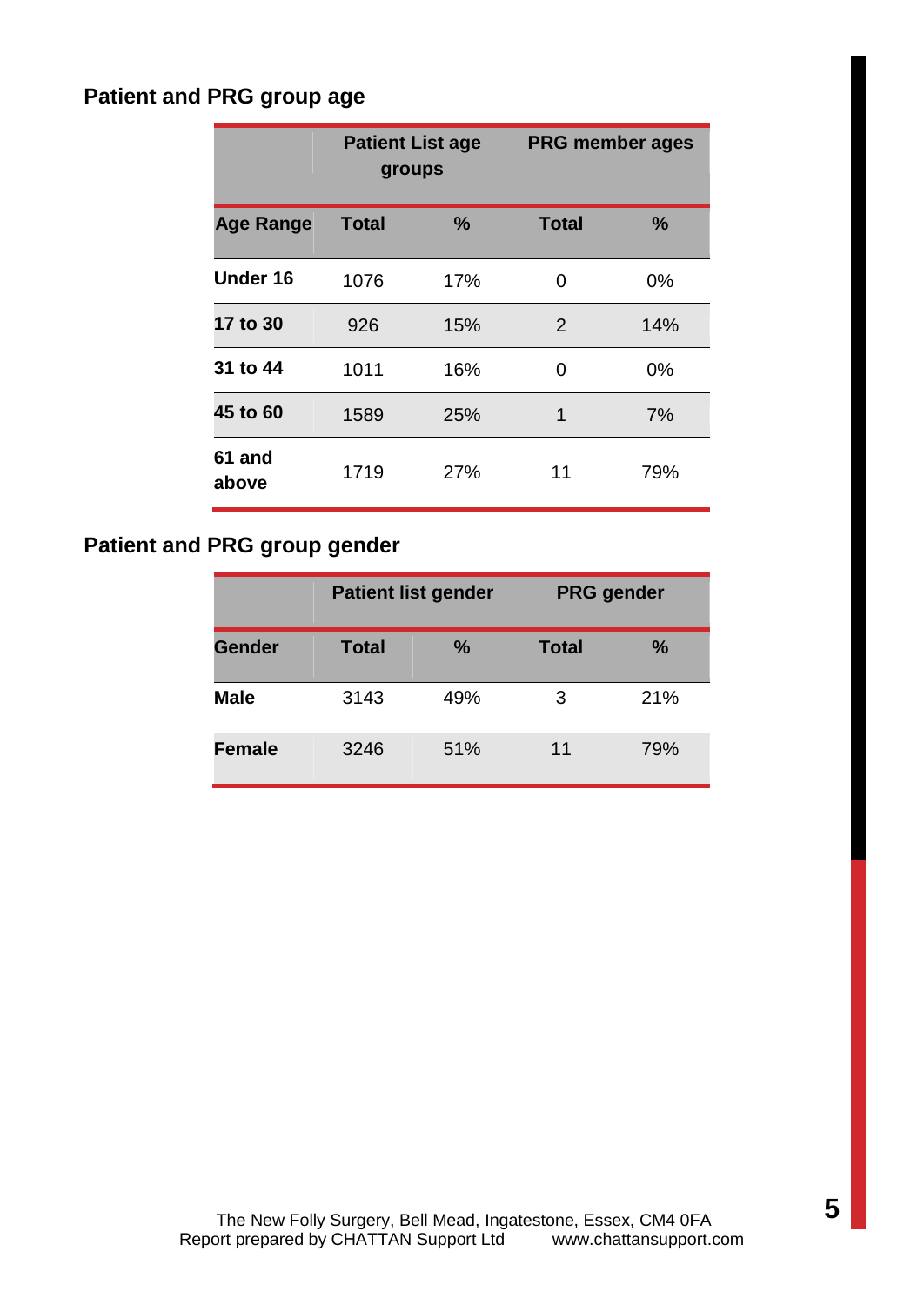### **Patient and PRG group ethnicity**

|                                                    |                | <b>Patient list ethnicity</b> | <b>PRG ethnicity</b> |               |
|----------------------------------------------------|----------------|-------------------------------|----------------------|---------------|
| <b>Ethnic Group</b>                                | <b>Total</b>   | $\frac{0}{0}$                 | <b>Total</b>         | $\frac{9}{6}$ |
| <b>White British</b>                               | 2377           | 95%                           | 10                   | 77%           |
| <b>White Irish</b>                                 | 26             | 1%                            | $\overline{2}$       | 15%           |
| <b>Mixed White &amp; Black</b><br><b>Caribbean</b> | $\overline{7}$ | $< 1\%$                       | $\Omega$             |               |
| <b>Mixed White &amp; Asian</b>                     | 13             | 1%                            | 0                    |               |
| Indian                                             | $\overline{7}$ | $< 1\%$                       | $\overline{0}$       |               |
| <b>Pakistani</b>                                   | 1              | $< 1\%$                       | $\Omega$             |               |
| <b>Bangladeshi</b>                                 | $\overline{2}$ | $< 1\%$                       | 0                    |               |
| <b>Black African</b>                               | $\overline{7}$ | $< 1\%$                       | 1                    | 8%            |
| <b>Black Caribbean</b>                             | $\overline{1}$ | $< 1\%$                       | $\overline{0}$       |               |
| <b>Chinese</b>                                     | 15             | 1%                            | $\Omega$             |               |
| <b>Other</b>                                       | 46             | 2%                            | $\overline{0}$       |               |

There are 2369 patients for whom ethnicity is not recorded on the practice system.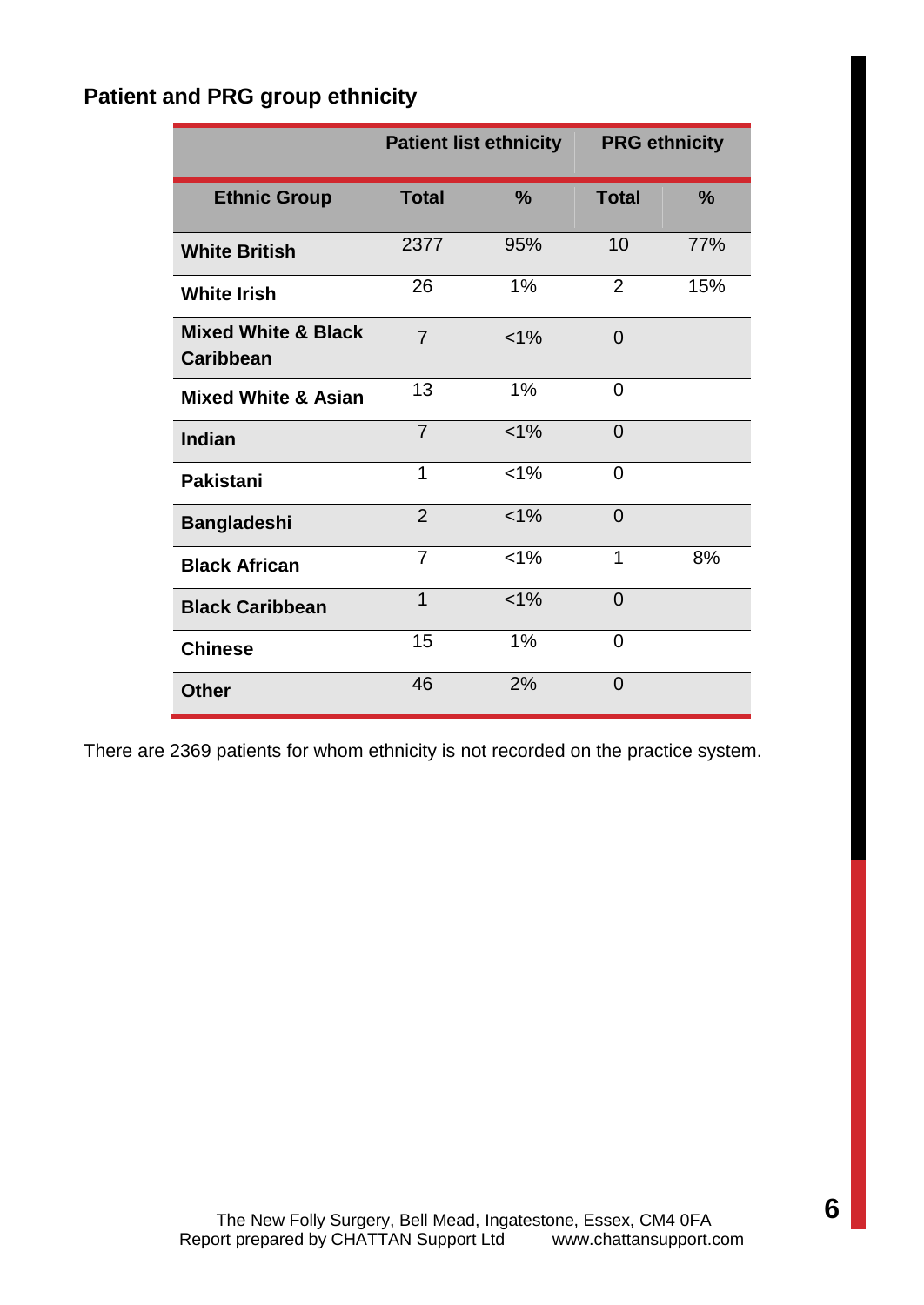# COMPONENT 2: AGREE WITH THE PRG WHICH ISSUES ARE A PRIORITY

At the PRG meeting in December 2013 the planning for the survey was discussed and the previous survey and action plan reviewed. It was agreed that all previous questions were still relevant and suitable; however, 'Would you recommend a friend or relative to this Surgery' would be added.

The following issues were agreed as the priority issues to be included in this year's Patient Survey:

- GP Access
- Confidentiality
- Quality of care
- Patient environment
- General satisfaction

# COMPONENT 3: CARRY OUT THE LOCAL PRACTICE SURVEY

### **We carried out the survey using**

- Survey Monkey on line
- Paper forms were available at reception for patients who preferred this method

### **We reminded our patients to complete the survey by**

- Advertising in the surgery using posters
- Providing all patients attending the surgery with a leaflet to take away and read
- Texting a reminder to all our patients with a mobile telephone number on their records
- Our PRG members encouraged their friends and relatives who are our patients to complete our survey
- Placing a reminder on the bottom of our repeat prescriptions
- Speaking to individual patients as they attended the surgery
- Placing a message with the survey monkey link on our website
- Speaking with the Library and Pharmacy who agreed to advertise our survey in their buildings

We carried out the Year 3 survey between  $20<sup>th</sup>$  January and  $2<sup>nd</sup>$  February 2014 and received a total of 456 responses. This included 292 online responses and 164 hard copy responses. The results of our survey can be found in Appendix A.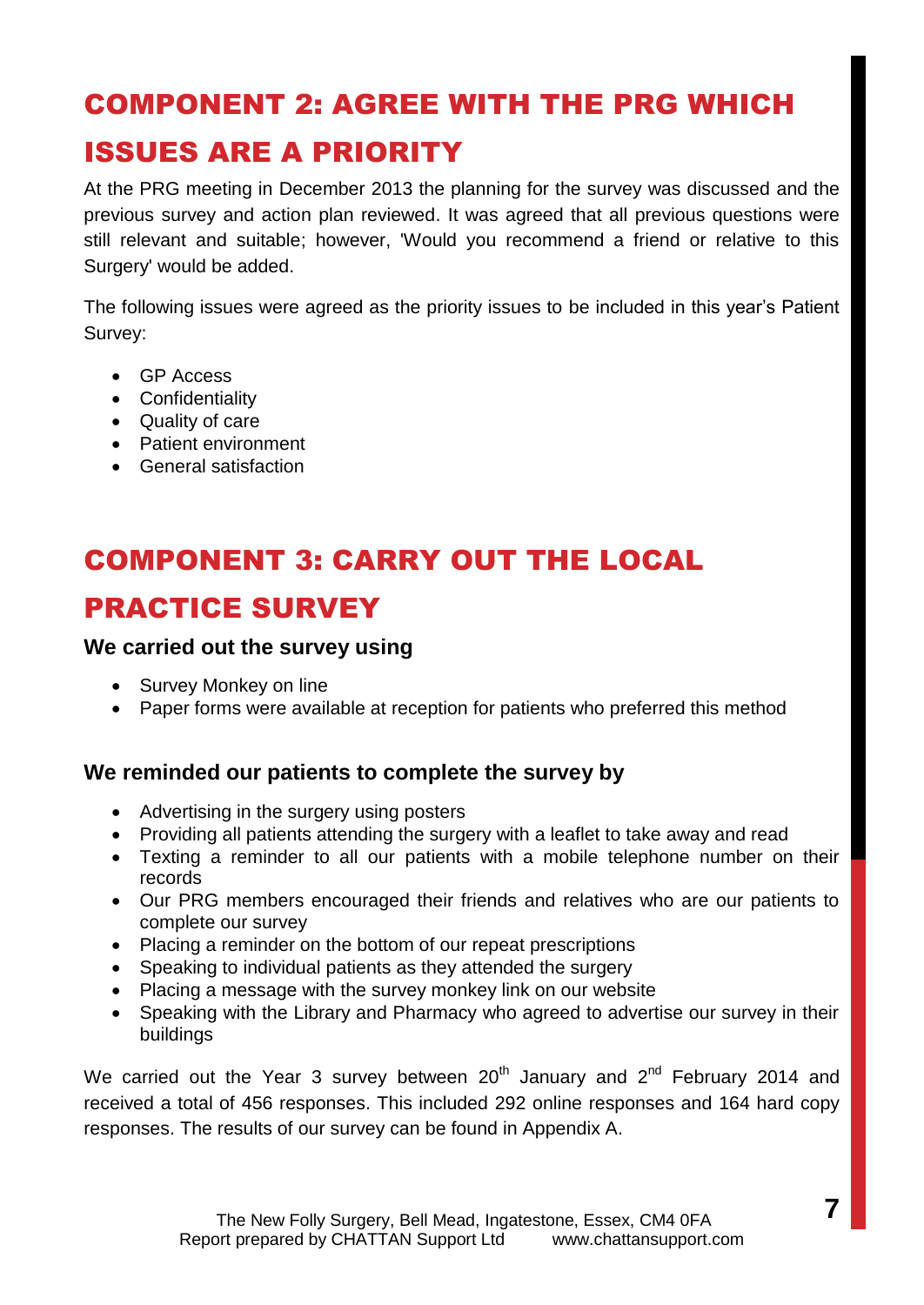# COMPONENT 4: REACH AGREEMENT WITH THE PRG OF CHANGES IN PROVISION AND MANNER OF DELIVERY OF SERVICES

The patient group members were asked to consider the previous improvement plans that had been developed and how patients had responded to these improvements.

The results of this year's survey were reviewed and discussed by our Patient Group members at a PRG meeting held on  $12<sup>th</sup>$  February 2014. Members were asked to consider what actions should be included in the improvement plan in response to this year's survey results.

### **Extract from Patient Group meeting minutes 12th February 2014**

#### *"Patient Survey Results.*

*Last year there were 267 responses. This year there were 456 responses of which 292 were on line (compared to 9 last year) and 164 hard-copy. The survey can't be sent out by e-mail because of time constraints, but as long as the Practice has mobile telephone numbers for patients, then text messaging is a useful method of contact for this purpose.*

*A good mix of people responded. The group discussed the issue of Practice opening hours. Dr Emond explained that there are current discussions around the possible use of "hub" surgeries and the possibility that they may be able to provide "cluster surgeries". The discussions encompass the proposed possible increased opening hours of weekdays, 7am to 8pm and Saturdays 10 to 4pm. One of the problems in this area is the rate of "did not attend" (DNA's). Several patients have asked for longer or different hours, but it is a question of whether resources can be stretched.*

*At the moment, patients with emergencies can use the Out-of-Hour's service or the Walk-In service at either Harold Wood or Boreham, Chelmsford. Saturday morning surgeries are not for emergency appointments, they are for pre-booked appointments. This was decided by the former PCT. The Out-of-Hours service were allocated urgent matters, this was a funding issue. Tile House Surgery (Shenfield Road in Brentwood) is for emergencies. Patients who do not wish to use the Walk-In service should phone '111' who will assess individual need and make a decision as to which service is most appropriate.*

*The group moved on to discuss accessibility. Dr Emond said that it is important that patients know that they can talk to the GP on the telephone. During surgery times, the receptionists are asked not to put patients through to the GP unless it is urgent. For the "ring back" service, there is no criterion, but the receptionists do warn patients that the GP may not ring back after morning surgery. The ring back may take place after the evening surgery. Patients with repeat prescription and results requests are encouraged to ring the surgery after 2pm. The messages for the GP are marked "Action" or "FYI" to help prioritise.*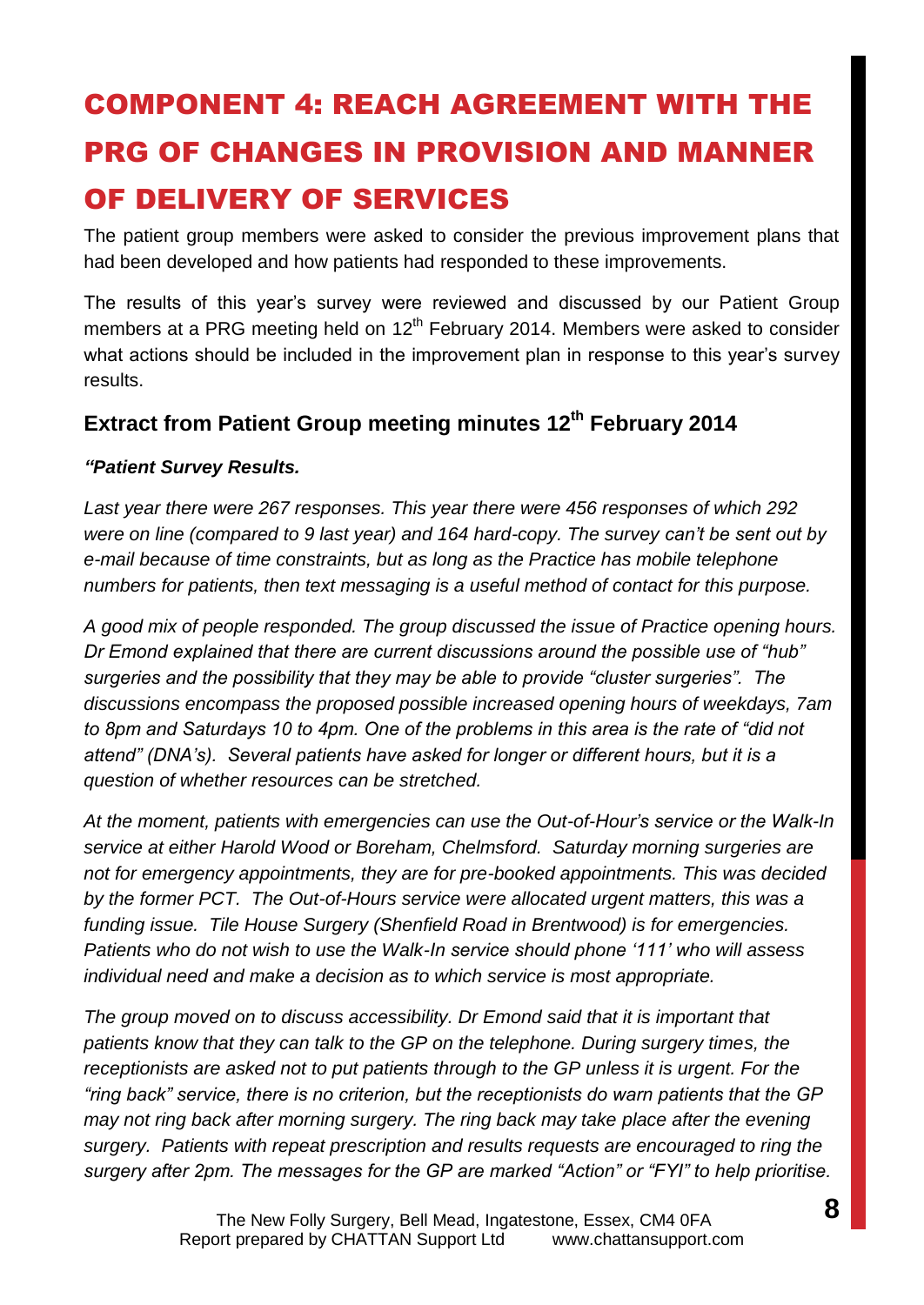*The discussion then centred on the survey results relating to "additional services". Many requests have been made for blood tests to be taken in the surgery. At present, the surgery has a courier service on Wednesday and Friday mornings for special clinics only. Funding is the problem here. The CCG need to hear from those who feel strongly about this, in order to lend weight to the argument that this service is required. This could also be raised as an issue with Healthwatch.* 

*The group discussed the" booking in" system. Some members observed that on occasion, there is a lack of acknowledgement by the receptionist that the patient has arrived in the surgery. This will be addressed as a training issue.*

*The Group talked about the re-positioning of the Repeat Prescription Box into the Lobby and decided that once patients had located it, they would not forget where it was!*

#### *PRG on Website.*

*It was decided that a full discussion about the PRG page on the Surgery Website would take place at the next meeting in April 2014."*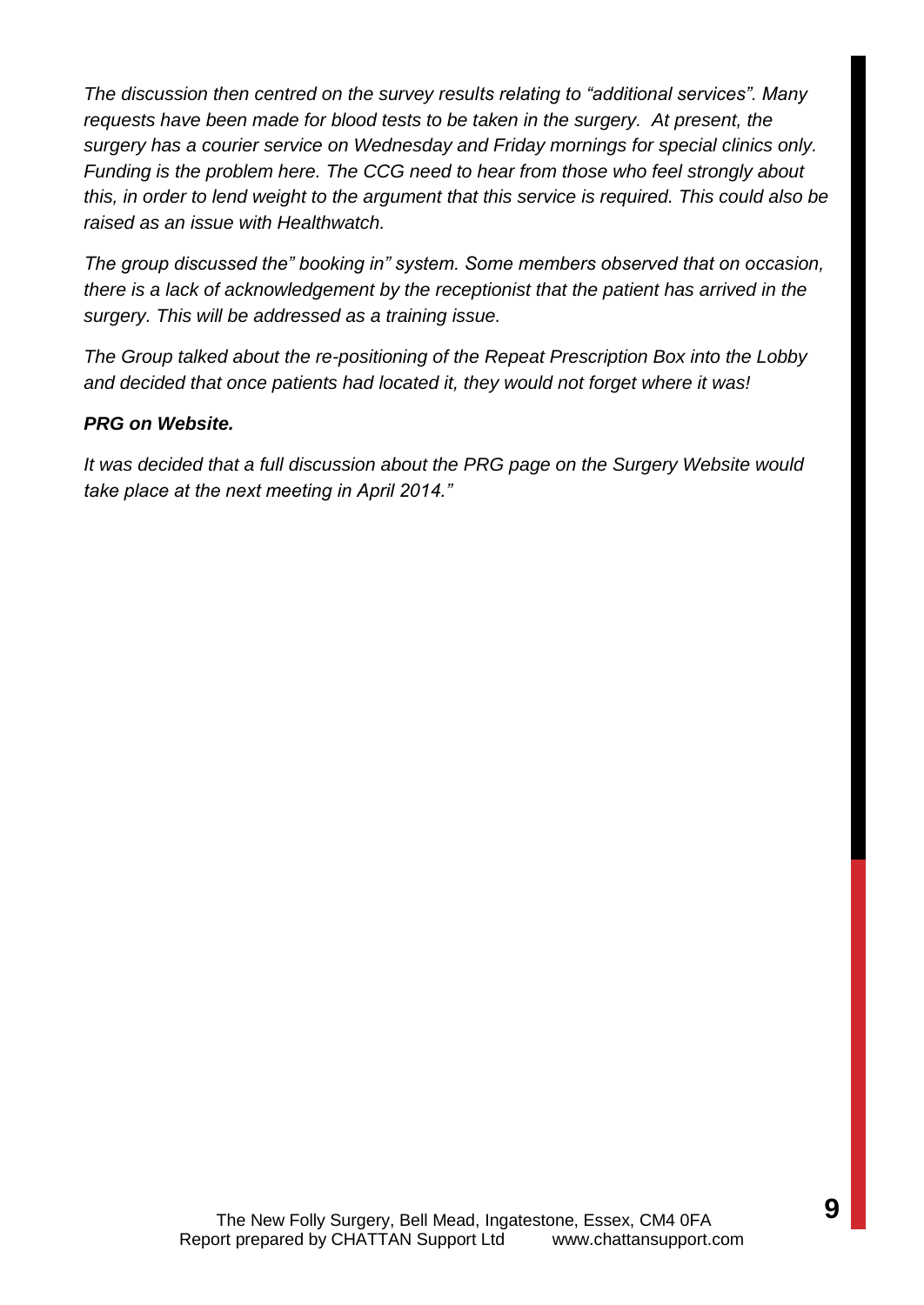#### In previous surveys:

| <b>You said</b>                                                 | We did                                                                                                                             | The result in Year 2                                                                                                                                                                                  | The updated position                                                                                                                                                                                                                                                                                                                                                                                                                                                                                 | Our conclusion on this                                                                                                                               |
|-----------------------------------------------------------------|------------------------------------------------------------------------------------------------------------------------------------|-------------------------------------------------------------------------------------------------------------------------------------------------------------------------------------------------------|------------------------------------------------------------------------------------------------------------------------------------------------------------------------------------------------------------------------------------------------------------------------------------------------------------------------------------------------------------------------------------------------------------------------------------------------------------------------------------------------------|------------------------------------------------------------------------------------------------------------------------------------------------------|
|                                                                 |                                                                                                                                    | was                                                                                                                                                                                                   | in Year 3 is                                                                                                                                                                                                                                                                                                                                                                                                                                                                                         | issue is                                                                                                                                             |
| You would like us to carry<br>out blood tests at the<br>surgery | Our PRG members<br>discussed this and agreed<br>that this was an important<br>service that is not readily<br>available in our area | The practice has reviewed<br>this and has concluded<br>that this service will not be<br>offered due to financial<br>constraints. This service is<br>not supported by the local<br>commissioning group | Comments were again<br>received requesting<br>additional blood testing<br>services in the locality.<br>Many requests have been<br>made for blood tests to be<br>taken in the surgery. At<br>present, the surgery has a<br>courier service on<br>Wednesday and Friday<br>mornings for special clinics<br>only. Funding is the<br>problem here. The CCG<br>need to hear from those<br>who feel strongly about<br>this, in order to lend<br>weight to the argument<br>that this service is<br>required. | The practice has confirmed<br>it is not viable to<br>implement its own service<br>however this issue will be<br>raised with the local<br>Healthwatch |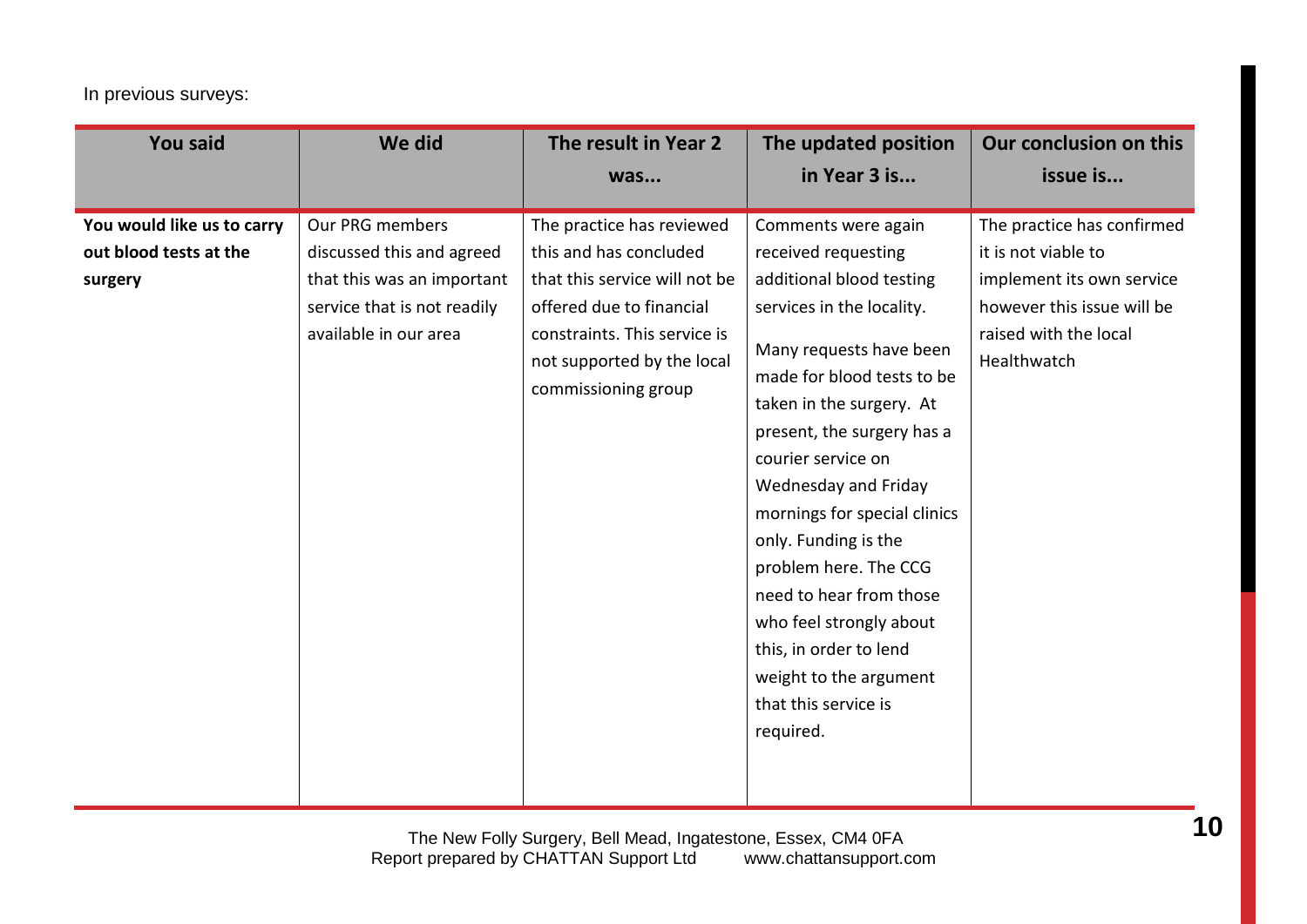| <b>You said</b>                                                          | We did                                                                                                | The result in Year 2                                                                                                                                                                                                                                                                                                                                                                                                                       | The updated position                                                                                                           | Our conclusion on this                                                                                                                                                               |
|--------------------------------------------------------------------------|-------------------------------------------------------------------------------------------------------|--------------------------------------------------------------------------------------------------------------------------------------------------------------------------------------------------------------------------------------------------------------------------------------------------------------------------------------------------------------------------------------------------------------------------------------------|--------------------------------------------------------------------------------------------------------------------------------|--------------------------------------------------------------------------------------------------------------------------------------------------------------------------------------|
|                                                                          |                                                                                                       | was                                                                                                                                                                                                                                                                                                                                                                                                                                        | in Year 3 is                                                                                                                   | issue is                                                                                                                                                                             |
| You do not like being<br>overheard when you are<br>at the reception desk | We discussed this with our<br>PRG and agreed to review<br>our current confidentiality<br>arrangements | We have discussed<br>confidentiality with our<br>staff to raise their<br>awareness.<br>We have developed a<br><b>Customer Service Pledge</b><br>which prioritises this issue<br>and is advertised widely<br>within the Practice<br>We reviewed our<br>reception area and have<br>identified a quiet room<br>that can be used if patients<br>would prefer a more<br>discreet conversation -<br>this is now advertised<br>within the surgery | In Year 2 14% patients<br>were not happy that they<br>could be overheard at<br>reception<br>In year 3 this has risen to<br>31% | This issue is ongoing<br>however we will continue<br>to monitor satisfaction<br>with this issue and will<br>encourage patients to use<br>our confidential space<br>where appropriate |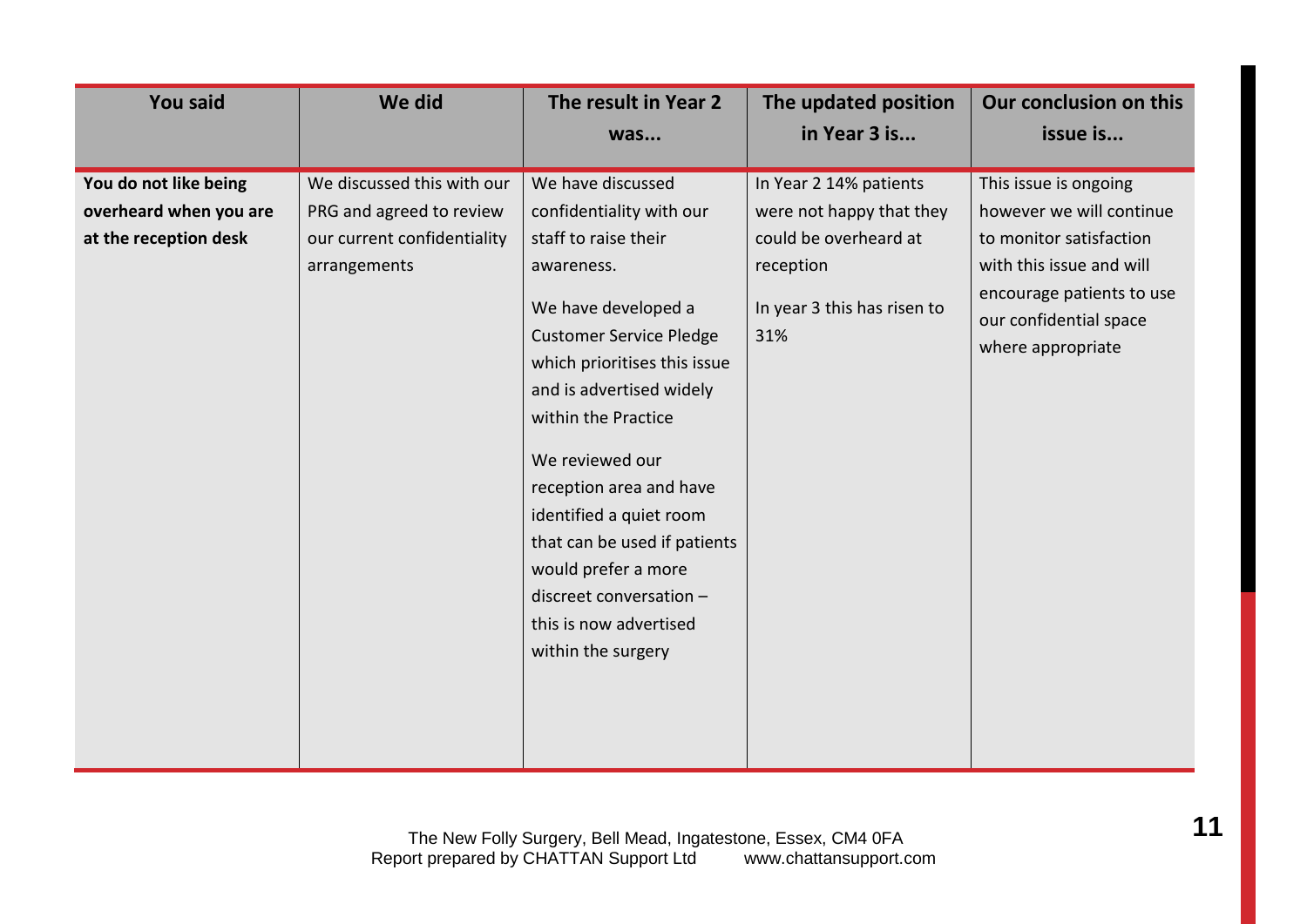| <b>You said</b>                                                                                     | We did                                                                                                    | The result in Year 2                                                                                                                                                       | The updated position                                                                                                                                       | Our conclusion on this                                                                                         |
|-----------------------------------------------------------------------------------------------------|-----------------------------------------------------------------------------------------------------------|----------------------------------------------------------------------------------------------------------------------------------------------------------------------------|------------------------------------------------------------------------------------------------------------------------------------------------------------|----------------------------------------------------------------------------------------------------------------|
|                                                                                                     |                                                                                                           | was                                                                                                                                                                        | in Year 3 is                                                                                                                                               | issue is                                                                                                       |
| You often have to wait<br>more than 10 minutes<br>after your appointment<br>time to see a clinician | We discussed this with the<br>PRG and have agreed to<br>improve this                                      | Waiting times of more<br>than 15 minutes are<br>relatively rare and we aim<br>to ensure patients are<br>advised if a wait is<br>anticipated                                | There were no comments<br>regarding this issue in this<br>year<br>73% of patients recalled<br>being seen within 20<br>minutes of their<br>appointment time | This issue will be<br>monitored going forward<br>however is not considered<br>a significant concern            |
| You would like to see us<br>improve the waiting area                                                | We are going to purchase<br>a water cooler and review<br>the way we display<br>information in the surgery | Hopefully a water cooler<br>will soon be installed<br>We are going to reduce the<br>amount of posters on the<br>walls and use folders<br>instead to display<br>information | Patients have made it clear<br>that they dislike the 'Life'<br>Channel' and would very<br>much prefer the BBC news<br>all day.                             | As the 'Life Channel' TV<br>cannot be used for normal<br>transmission the Practice<br>will purchase a new one. |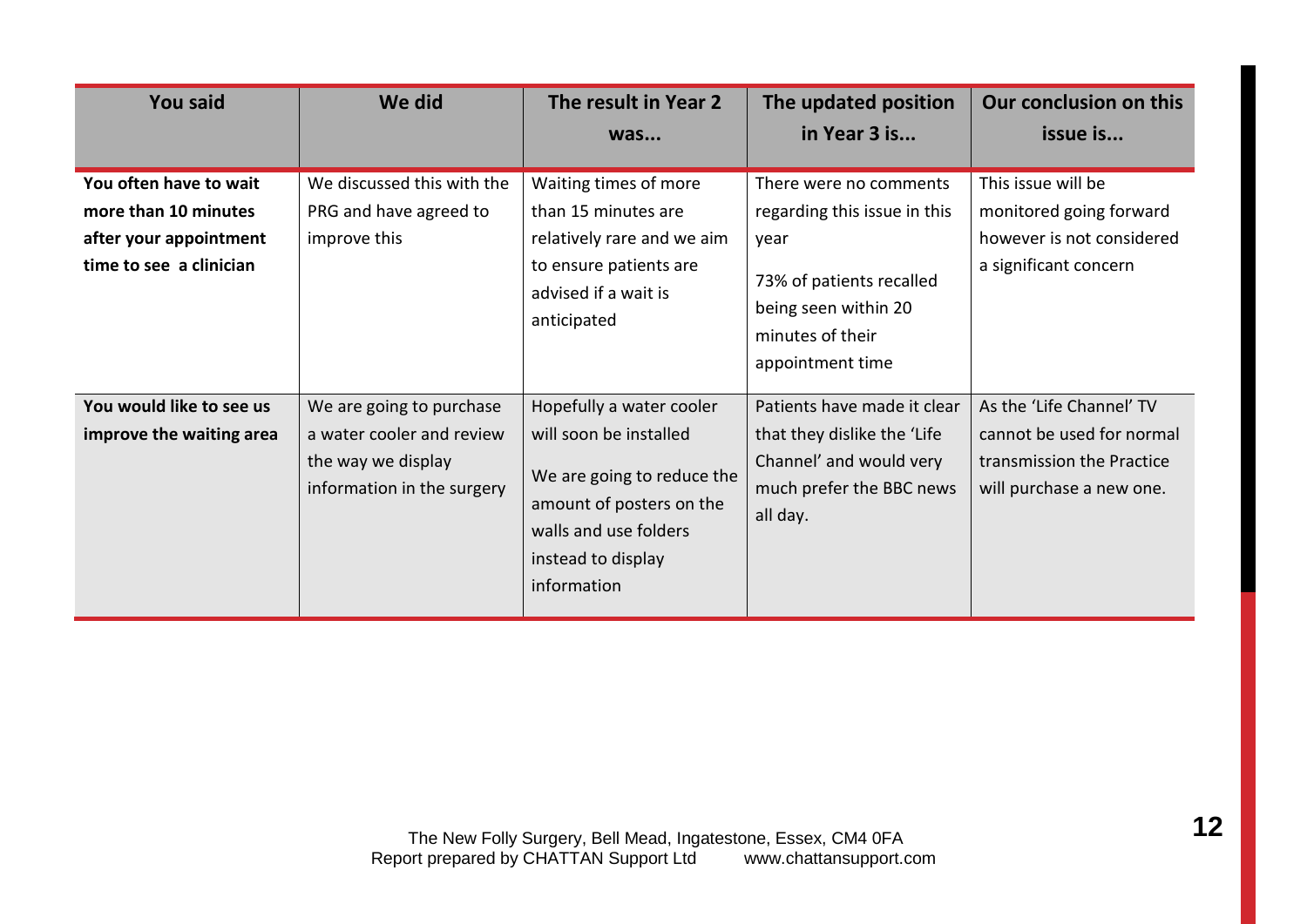| <b>You said</b>           | We did                | The result in Year 2      | The updated position                                                                                                                                                                                                                                                            | Our conclusion on this      |
|---------------------------|-----------------------|---------------------------|---------------------------------------------------------------------------------------------------------------------------------------------------------------------------------------------------------------------------------------------------------------------------------|-----------------------------|
|                           |                       | was                       | in Year 3 is                                                                                                                                                                                                                                                                    | issue is                    |
| You would like to know    | We are making contact | Soon we will have visits  | The Patient Group will                                                                                                                                                                                                                                                          | A full discussion about the |
| more about additional     | with local health and | arranged from local       | have a dedicated page on                                                                                                                                                                                                                                                        | PRG page on the Surgery     |
| services available within | voluntary services    | services such as          | the practice website to                                                                                                                                                                                                                                                         | Website will take place at  |
| our local area            |                       | Crossroads, CAB,          | share key information with                                                                                                                                                                                                                                                      | the next PRG meeting in     |
|                           |                       | Parkinson's Disease Nurse | patients.                                                                                                                                                                                                                                                                       | April 2014                  |
|                           |                       | Specialist                | This will include<br>information about the<br>PRG, DNAs, a request for<br>new members, patient<br>transport and health<br>related information.<br>The practice will also<br>continue to use text<br>messaging as an efficient<br>and effective way to<br>communicate with large |                             |
|                           |                       |                           | numbers of patients                                                                                                                                                                                                                                                             |                             |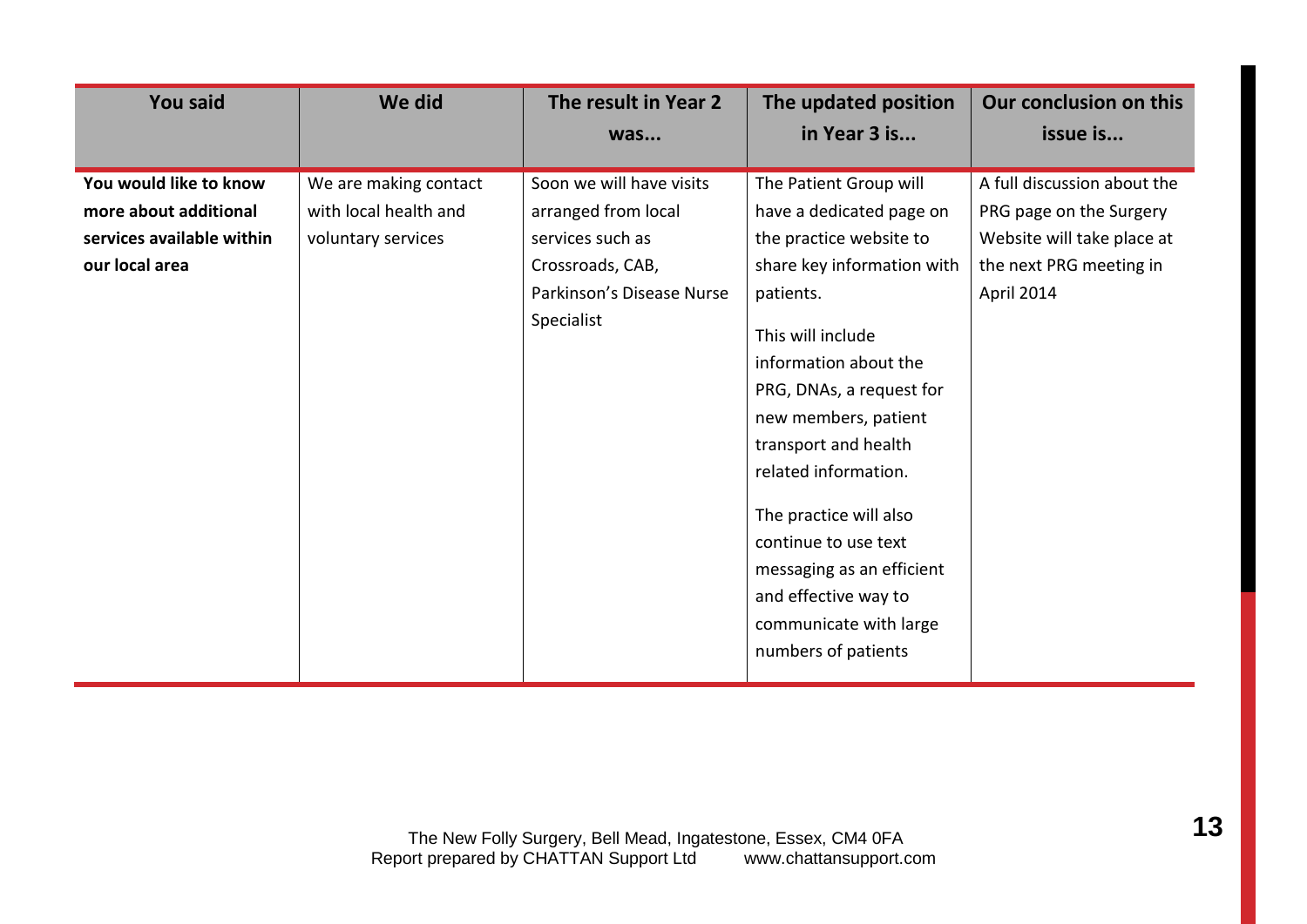# COMPONENT 5: AGREE AN ACTION PLAN WITH THE PRG

The members of the Patient Group meeting discussed improvements in response to this year's survey at their meeting on 12<sup>th</sup> February 2014:

### **Extract of minutes (12 th February 2014)**

### *"Improvements to patient service for 2014-2015*

*1) Patients have made it clear that they dislike the 'Life Channel' and would very much prefer the BBC news all day. As the 'Life Channel' TV cannot be used for normal transmission the Practice will purchase a new one. Everyone agreed.*

*2) It was also agreed that a monthly list of the numbers of DNA's would be displayed in reception with a request to call the surgery if the patient is unable to keep appointments. Daryl was requested to try to compose some polite wording in text appointment reminders to request that the patient contact the surgery if they are unable to attend.*

*3) The telephone system, which has been in the surgery for many years, is hopefully to be replaced with a new system which will allow for more calls in and out of the surgery.*

*4) The final patient service improvement to be discussed was the new PRG page. This will include Rachel's article about the PRG, DNA's, request for new members, patient transport and health related information. The group should also provide any ideas they have for the PRG page to the meeting in April 2014."*

*It was agreed that the following issues would be addressed by the Practice in the coming year:*

- *Patient Environment – improvements to waiting area*
- *Wasted appointments*
- *Telephone system*
- *Patient Information – dedicated PRG webpage to be developed"*

These issues were formulated into an improvement plan that can be found in Appendix C.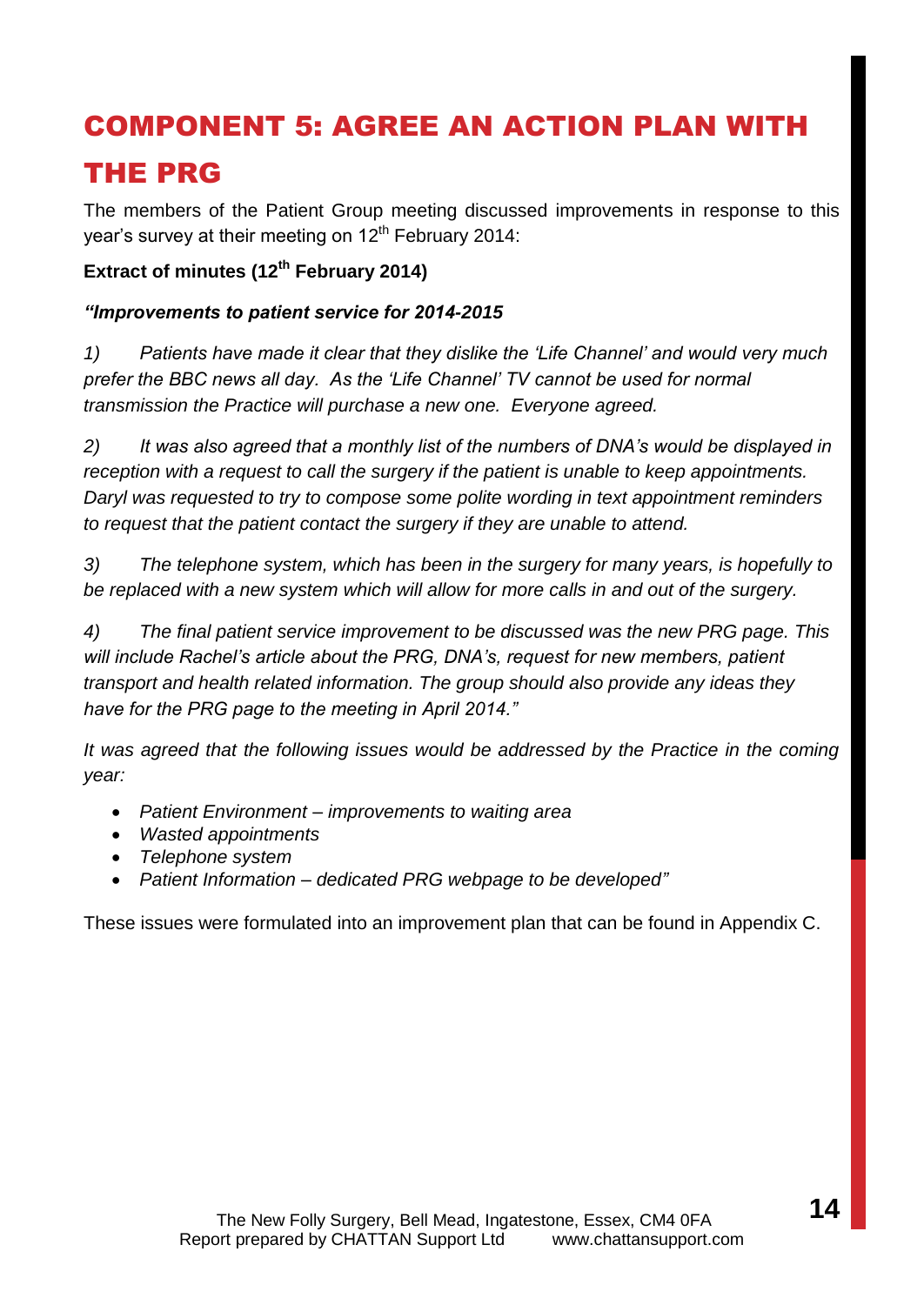# COMPONENT 6: PUBLICISE THE REPORT ON THE PRACTICE WEBSITE

The Patient Participation DES report has been publicised within the Practice and added to our Practice Website: **www.thenewfollysurgery.co.uk**

# CONFIRMATION OF OUR OPENING TIMES

As a result of the survey we have not changed our opening times. They are:

- We are open from 8.00 am 6.30 pm Monday to Friday
- You can call the surgery between 8.00 am and 6.30 pm
- We offer Extended Hours on Saturday morning between 8.30am and 11.30am

Outside of our opening hours please contact the emergency GP service by calling the usual practice telephone number and you will be automatically put through.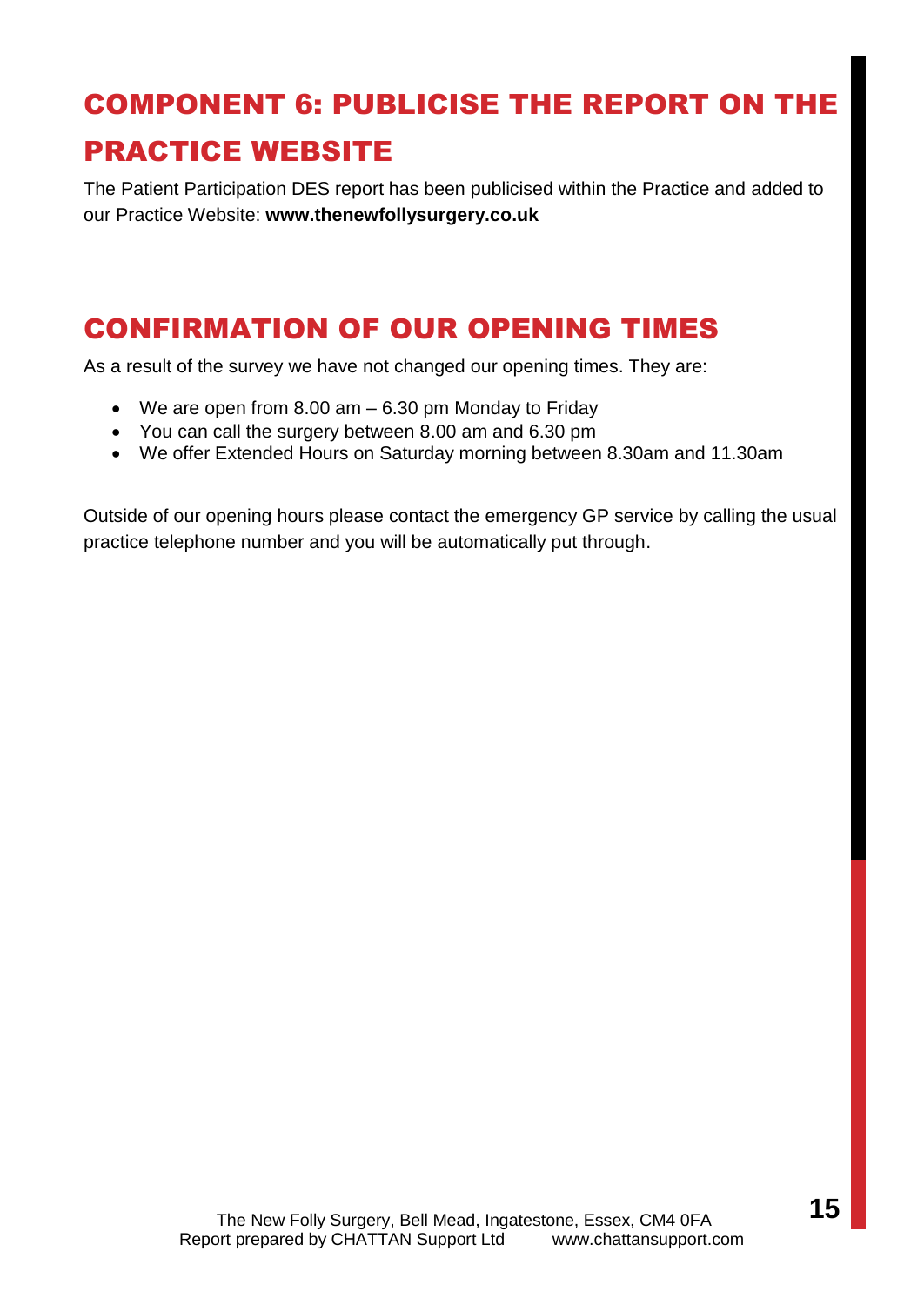# APPENDIX A: SURVEY RESULTS REPORT

Our patient survey ran between 20<sup>th</sup> January and 2<sup>nd</sup> February 2014. We received a total of 456 responses to our survey this year. This included 292 online responses and 164 hard copy responses. These are the results of our survey:



The New Folly Surgery, Bell Mead, Ingatestone, Essex, CM4 0FA Report prepared by CHATTAN Support Ltdwww.chattansupport.com **16**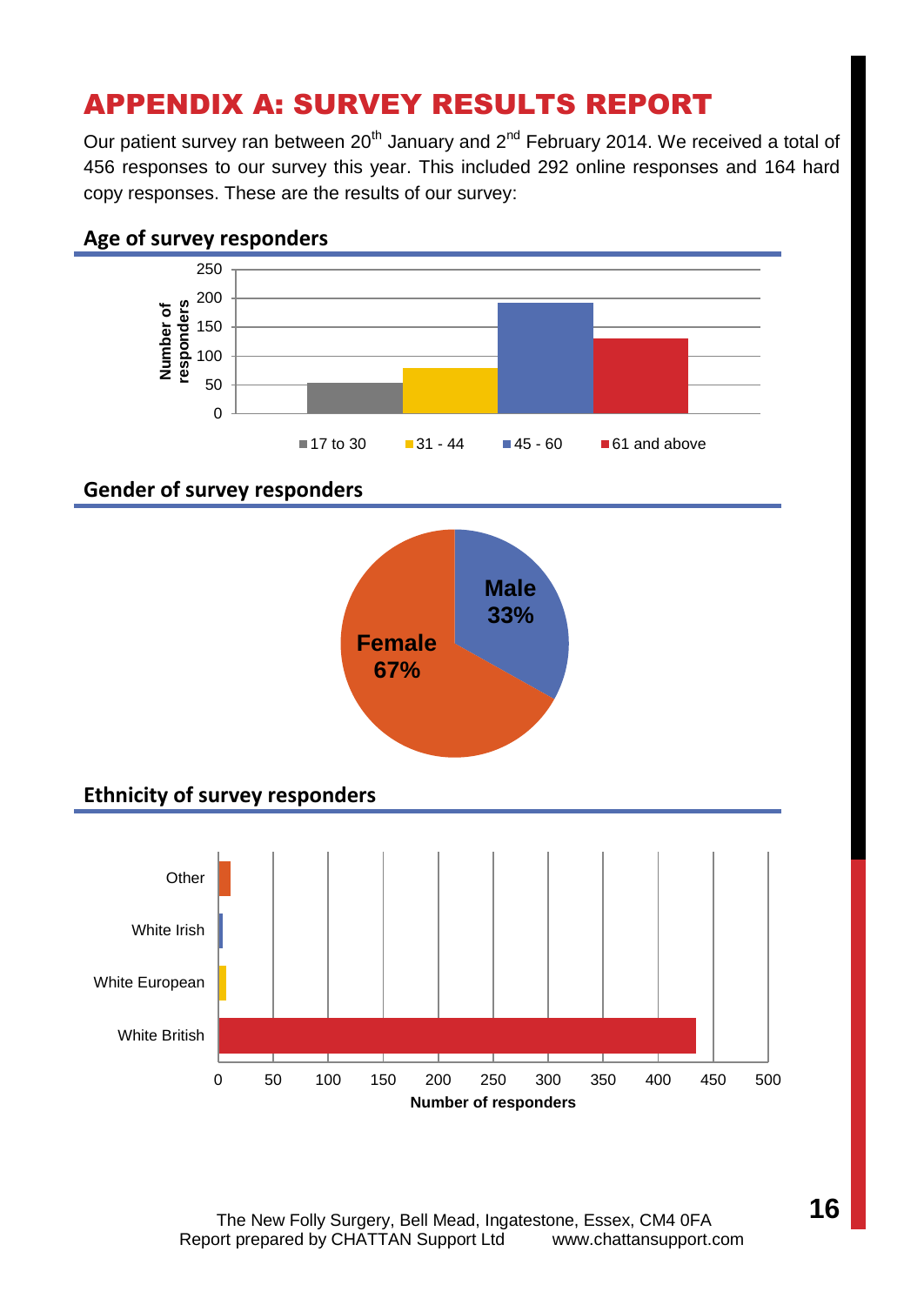### **If you work, how close do you work to the surgery?**



### **How often do you visit the surgery?**



### **Do you think our opening hours are convenient?**

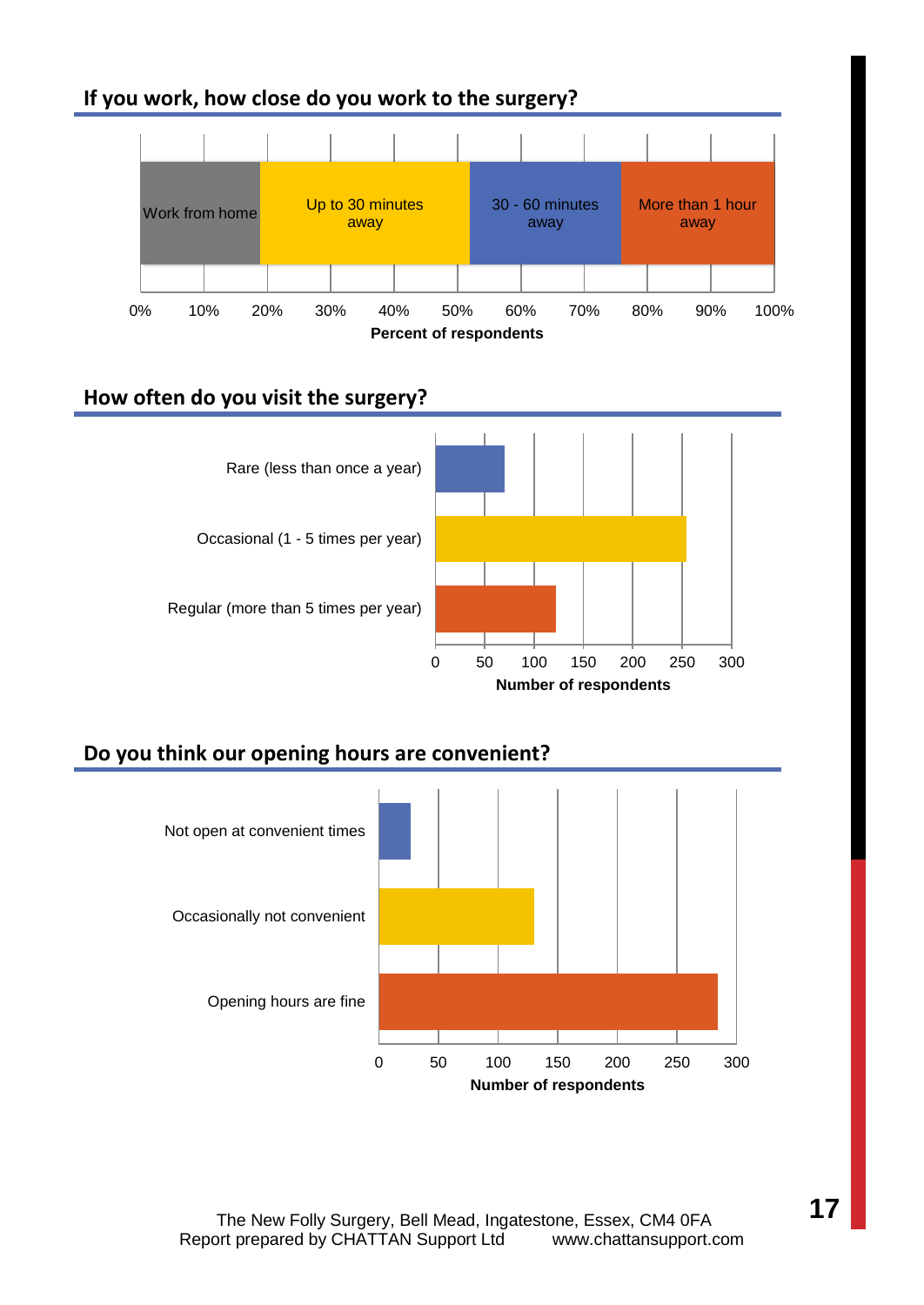### **Opening hours requested**



### **Patient confidentiality – can you be overheard at reception?**



### **Receptionists**

- 165 patients thought the receptionists are very helpful
- 172 patients thought the receptionists are fairly helpful
- 72 thought they were not very helpful
- 26 thought they were not at all helpful

### **Are you able to speak to the doctor on the phone?**

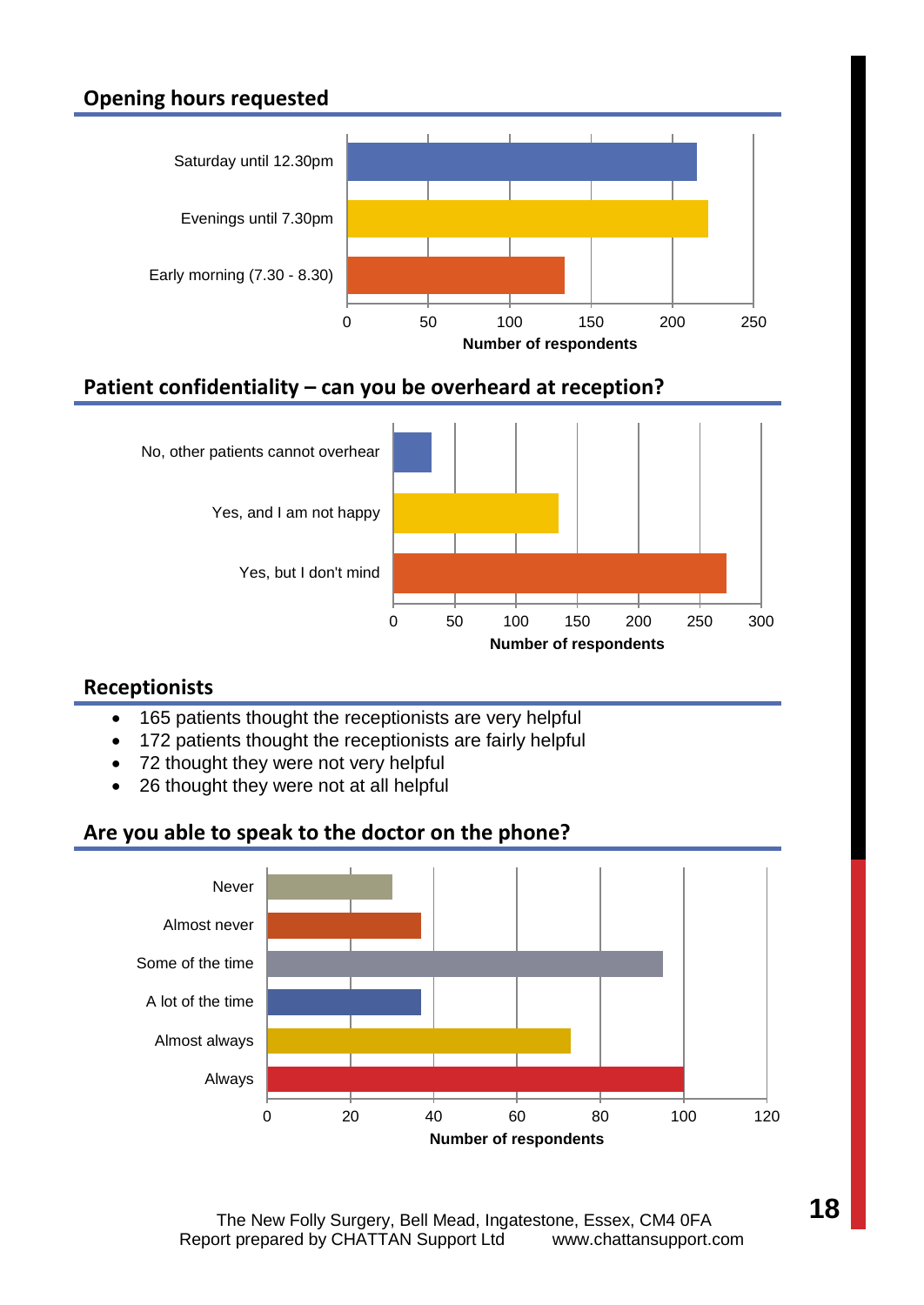#### **Access**

- **212** patients had tried to see a doctor URGENTLY in the last six months
- **78%** (165) of these had been able to see the doctor on the same day or within the next two working days

For those who had been unable to see a doctor within two working days for an URGENT need, the reasons given for this was:

- **38** there weren't any appointments
- **10** times offered didn't suit
- **11** appointment offered was with a doctor I didn't want to see
- **1** a nurse was free but I wanted to see a doctor

### **How long after your pre-booked appointment time do you normally wait to be seen?**

259 patients had tried to see a doctor for a ROUTINE appointment in the last six months



### **How good was the doctor at …**



**82%** (215) patients said they definitely had confidence and trust in the doctor they saw.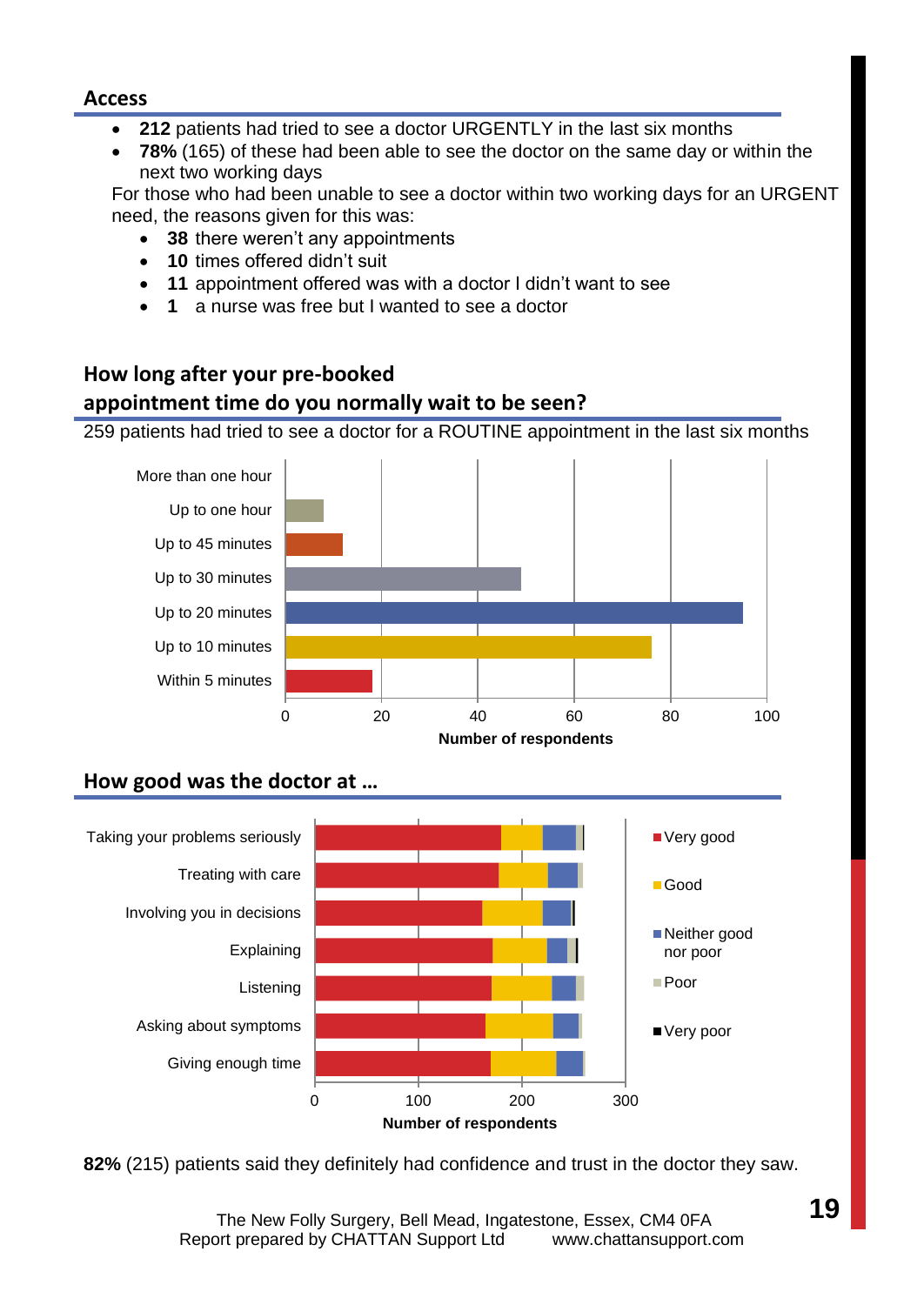### **How easy is it to get a nurse appointment?**

290 patients recalled seeing the Practice Nurse in the last six months



### **How good was the nurse …**



### **General satisfaction**



We have made improvements in the waiting room in response to previous patient feedback, 75 patients like the changes.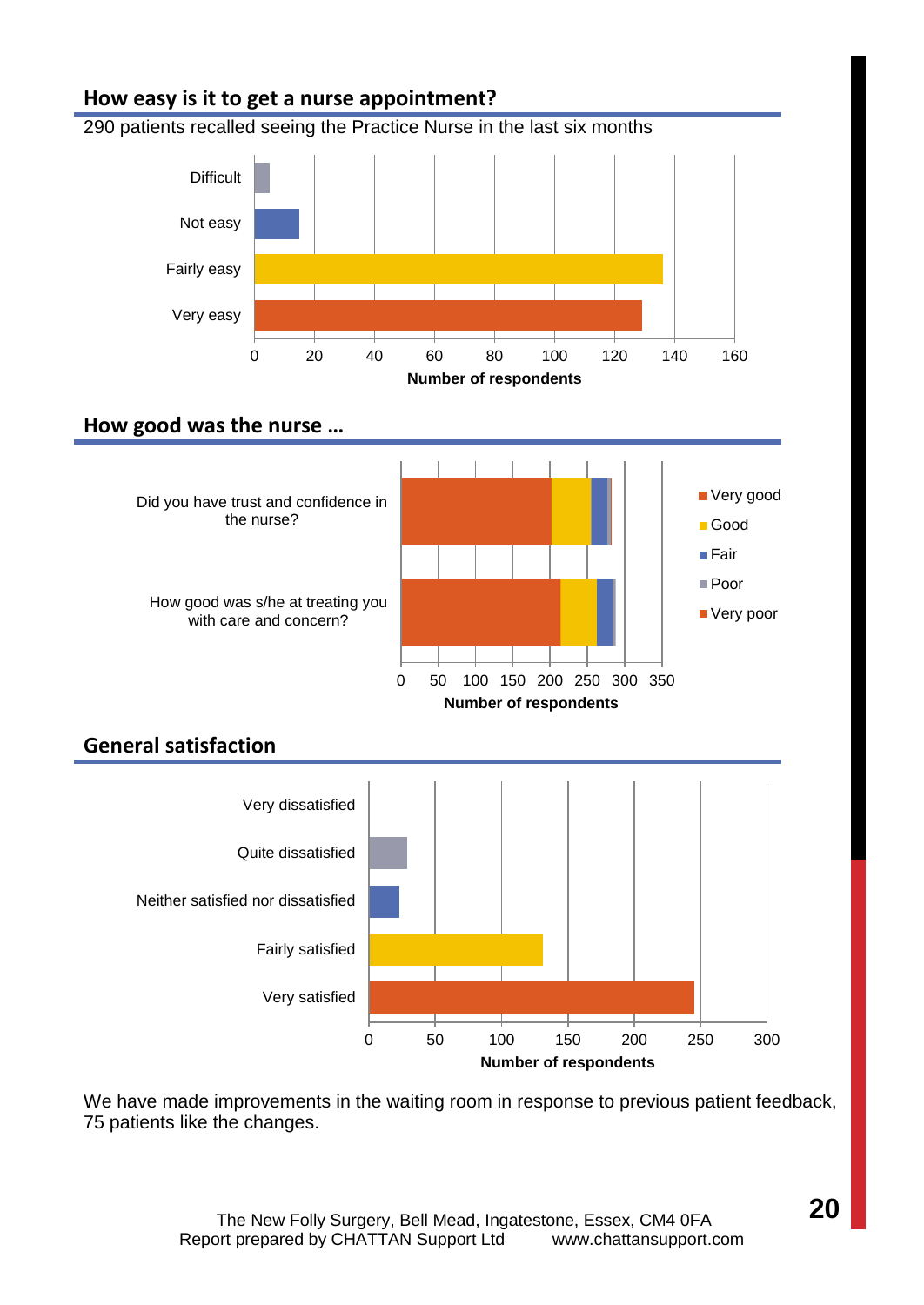### **How likely are you to recommend this GP Practice to someone else?**

The New Folly Friends & Family Test score is 34.<sup>1</sup>



### **Which additional services would you like to see offered at the surgery?**

| <b>Service</b>                    | <b>Number of requests</b> |
|-----------------------------------|---------------------------|
| <b>Blood tests</b>                | 28                        |
| Chiropody / phlebotomy            | h                         |
| <b>Online appointment booking</b> |                           |
| Optician                          |                           |
| Physiotherapy                     |                           |
| <b>Text message reminders</b>     |                           |

l

 $1$  428 respondents completed the Friends & Family Test (FFT). For more details about the FFT go to http://www.england.nhs.uk/ourwork/pe/fft/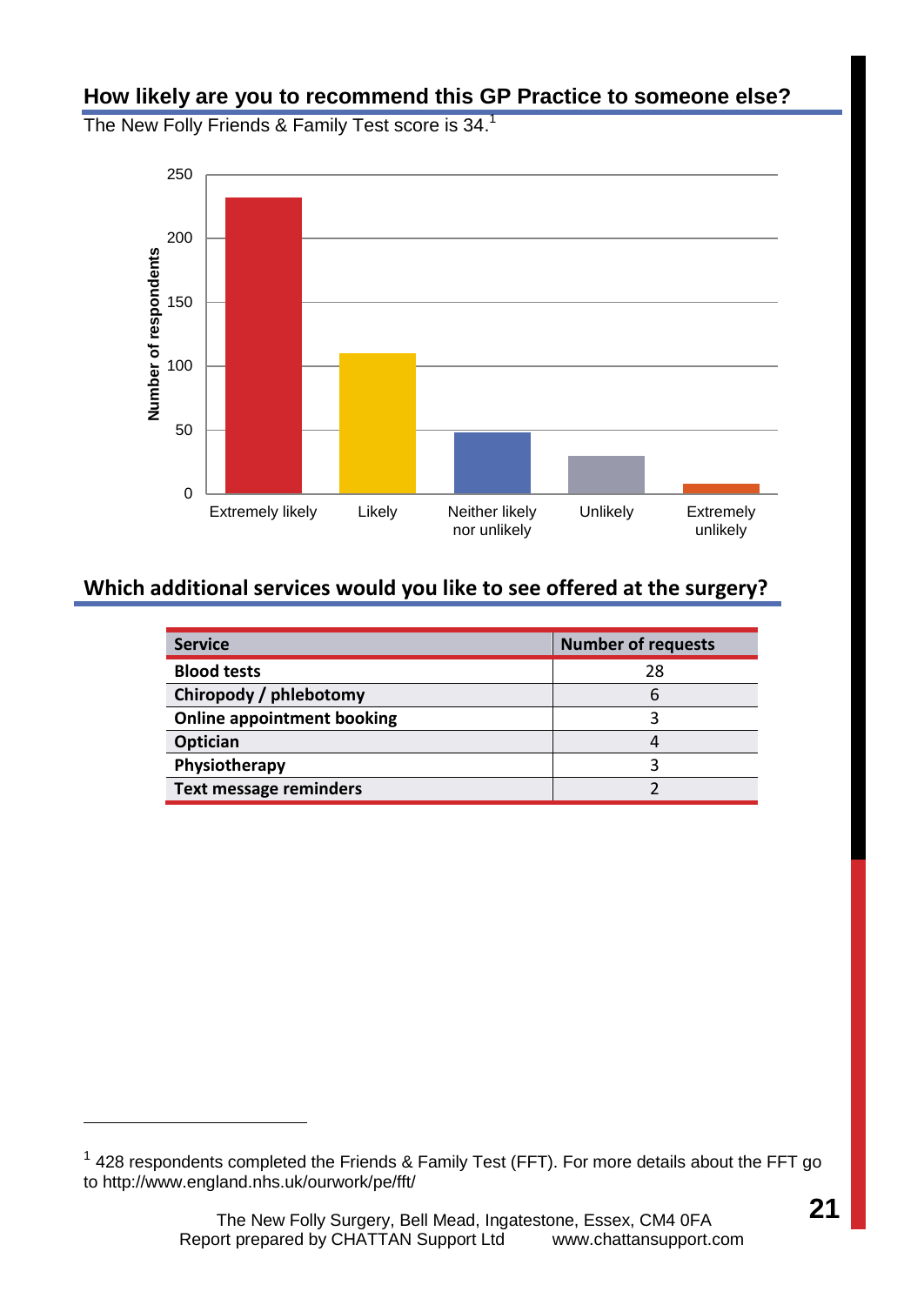### APPENDIX B: COMMENTS

.

Some general comments were made regarding wide ranging aspects of the Practice, some of which are noted below to give a flavour of the patient perception of the New Folly Surgery:

A surgery that is well run & puts patients care first \* All staff are very kind and concerned for our welfare \* Appointments always available within short timescales \* Cannot fault the care \* Sometimes reception staff can appear rude or offhand \* Doctors are extremely professional and take time to listen, understand and provide detailed diagnosis \* Friendly reception and very caring doctors and nurses \* It's the best surgery at which I've been a patient in my life \* Compared to my previous surgery I feel like I am in safe hands \* The booking system is awful. We mostly go to the drop in centre \* The doctors are without exception very good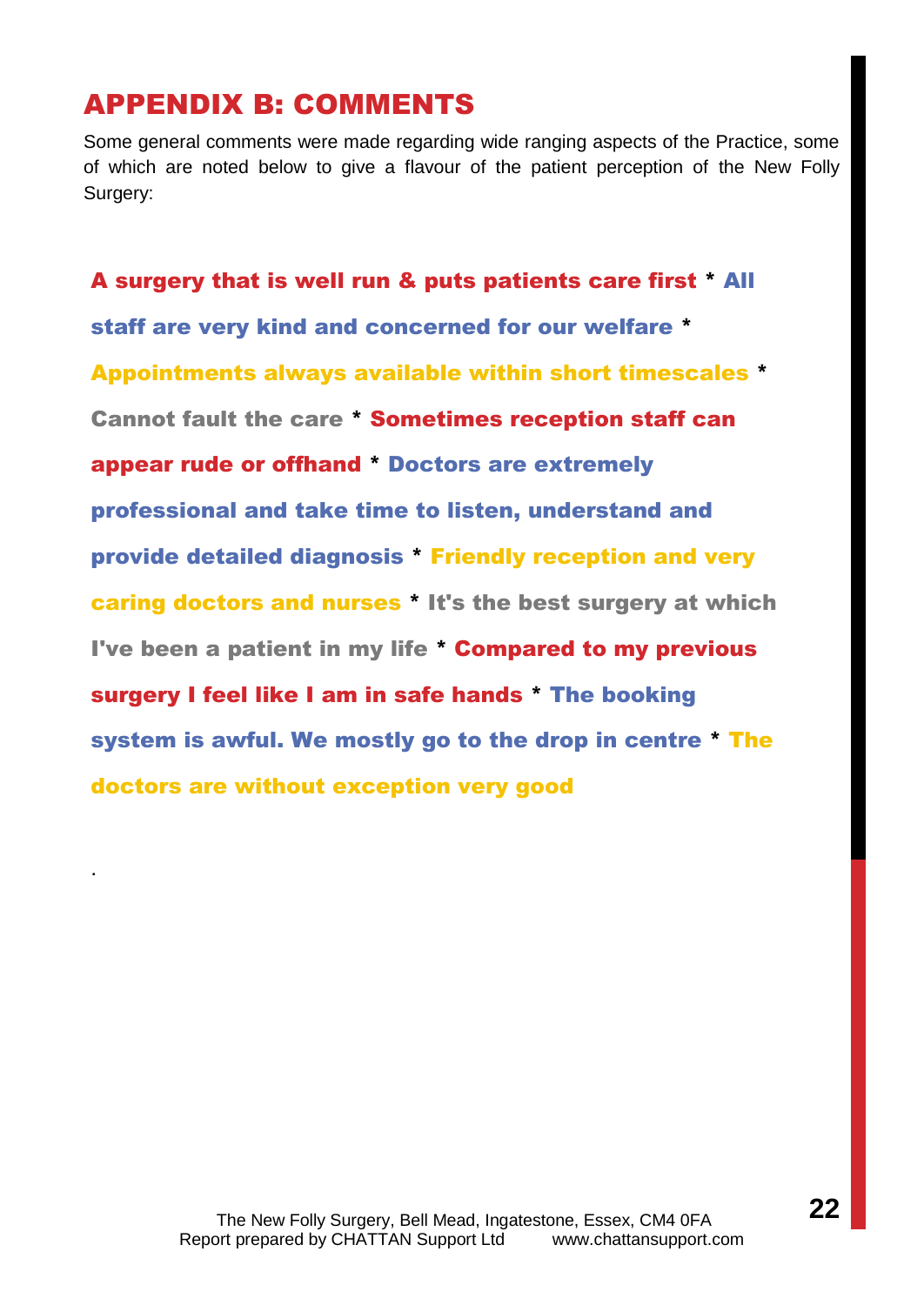# APPENDIX C: IMPROVEMENT PLAN

| <b>ISSUE TO BE</b><br><b>ADDRESSED</b>               | <b>IMPROVEMENT GOAL</b>                                                            | <b>KEY ACTIONS REQUIRED</b>                                                                                | <b>BY WHOM?</b>                                   | <b>BY WHEN?</b>                                 |
|------------------------------------------------------|------------------------------------------------------------------------------------|------------------------------------------------------------------------------------------------------------|---------------------------------------------------|-------------------------------------------------|
| Which specific area<br>are you going to focus<br>on? | What do you want to achieve?                                                       | What needs to be done to achieve the goal?<br>There may be more than one action                            | Who is responsible<br>for ensuring it<br>happens? | When do you think<br>this will be<br>completed? |
| <b>Patient</b><br><b>Environment</b>                 | Remove life channel TV and<br>replace with standard TV showing<br><b>BBC</b> news  | Purchase of TV for waiting area                                                                            | Practice<br>Manager                               | <b>June 2014</b>                                |
| <b>Wasted</b><br><b>Appointments</b>                 | Reduction in Patient DNAs (Do<br>not attend appointment)                           | Text message appointment reminder to<br>include request for patient to cancel any<br>unneeded appointments | Practice<br>Manager                               | June 2014                                       |
| <b>Patient</b><br><b>Experience</b>                  | Receptionists to acknowledge<br>patients using the self check-in                   | Customer care update for Reception<br>team                                                                 | Practice<br>Manager                               | August 2014                                     |
| <b>Additional</b><br>clinical services               | Raise awareness of the requests<br>for additional blood service in the<br>locality | Issue to be discussed with Essex<br><b>Healthwatch</b>                                                     | Practice<br>Manager                               | May 2014                                        |
| <b>Telephone</b><br><b>Access</b>                    | Improvement telephone<br>communication with the practice                           | Investigate alternative telephone systems<br>for the Practice                                              | Practice<br>Manager                               | September 2014                                  |